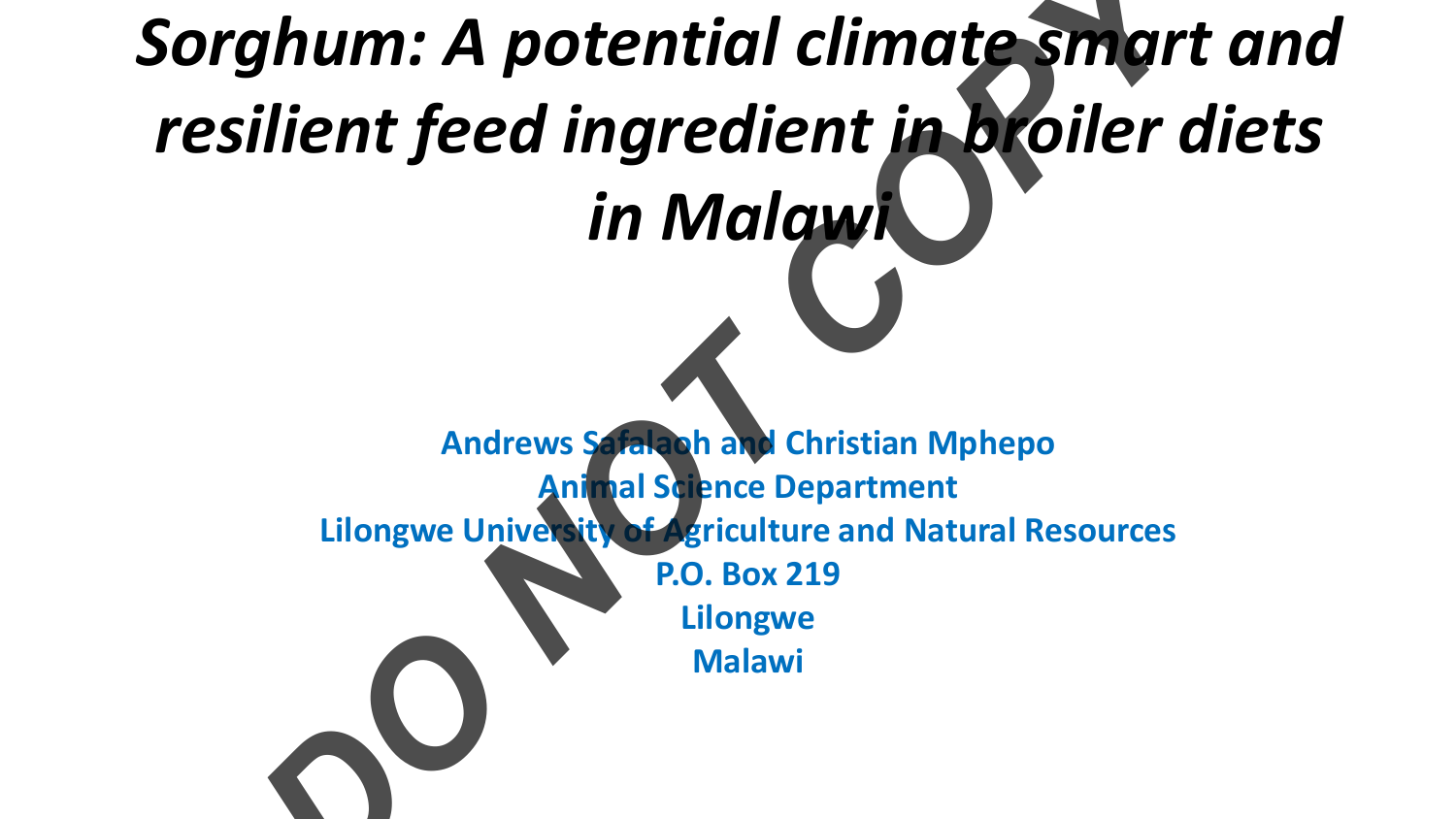### Introduction

- Broiler production is one of the commonest poultry production enterprises at both large and medium scale in Malaw Introduction<br>
ler production is one of the commones<br>
try production enterprises at both larg<br>
ium scale in Malaxi<br>
awi has an estimated chicken populatio<br> **736,324**<br>
ler come second to indigenous chicken:<br>
ng the poultry p
- Malawi has an estimated chicken population of **100,736,324**
- Broiler come second to indigenous chickens among the poultry population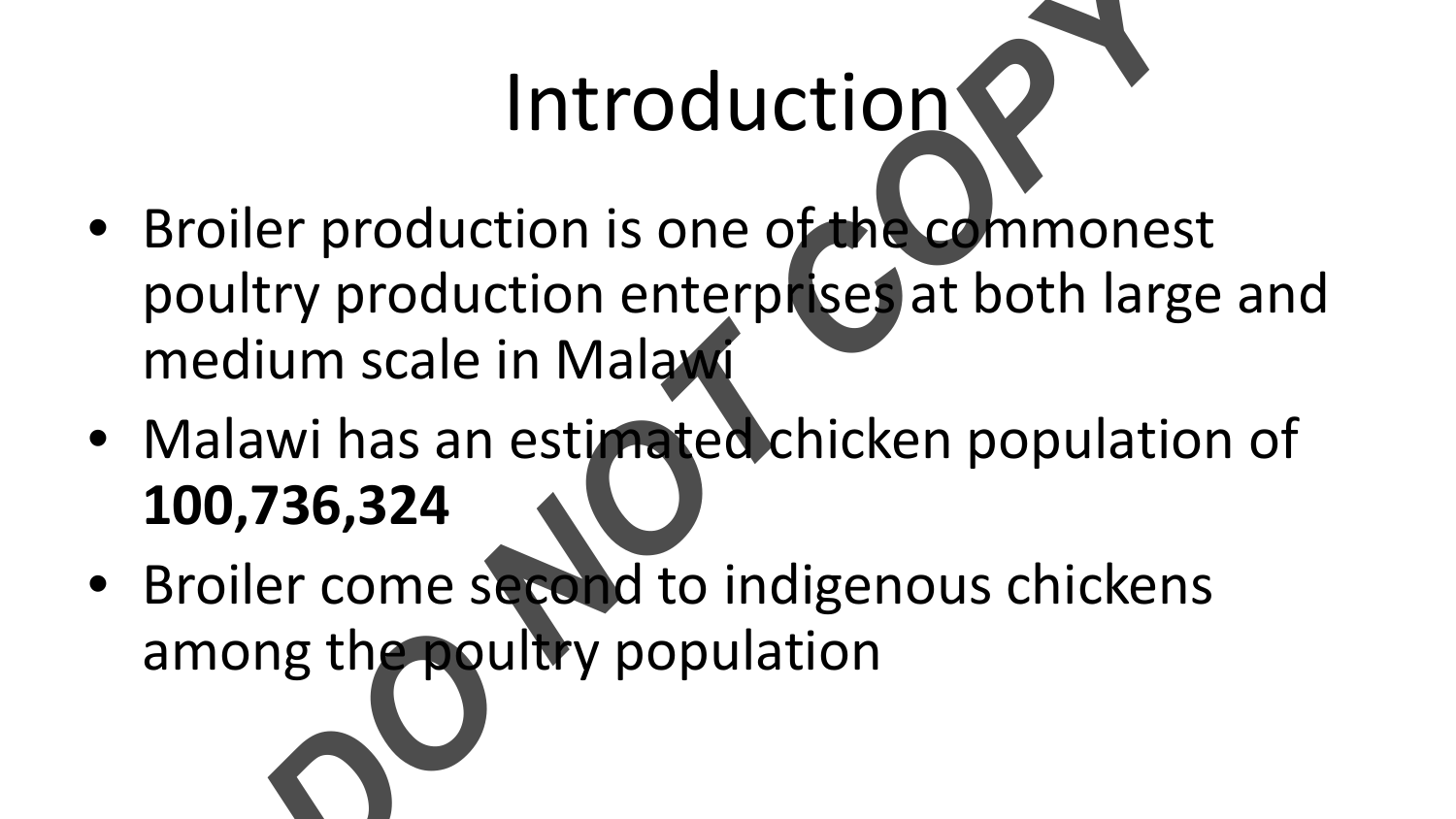#### Poultry Populations in Malawi

| <b>Poultry Populations in Malawi</b><br>Source: Agricultural Production Estimates (APES), Dept. of Animal health and Livestock<br>Development, 2017 |                |                        |  |  |  |
|-----------------------------------------------------------------------------------------------------------------------------------------------------|----------------|------------------------|--|--|--|
| <b>Type of Poultry</b>                                                                                                                              | Number-2015/16 | <b>Numbers-2016/17</b> |  |  |  |
| <b>All chickens</b>                                                                                                                                 | 86,772,271     | 100,736,324            |  |  |  |
| <b>Indigenous Chickens</b>                                                                                                                          | 43,497,855     | 49,889,151             |  |  |  |
| <b>Broilers</b>                                                                                                                                     | 35,439,568     | 42,706,366             |  |  |  |
| <b>Layers</b>                                                                                                                                       | 7,834,848      | 8,141,307              |  |  |  |
| Dual purpose: Black Australorp                                                                                                                      | 1,205,413      | 1,399,040              |  |  |  |
| <b>Guinea Fowls</b>                                                                                                                                 | 1,841,682      | 1,949,011              |  |  |  |
| <b>Turkeys</b>                                                                                                                                      | 245,492        | 263,132                |  |  |  |
| <b>Ducks</b>                                                                                                                                        | 2,062,608      | 2,279,404              |  |  |  |
| Doves/pigeons                                                                                                                                       | 4,932,076      | 6,087,529              |  |  |  |
|                                                                                                                                                     |                |                        |  |  |  |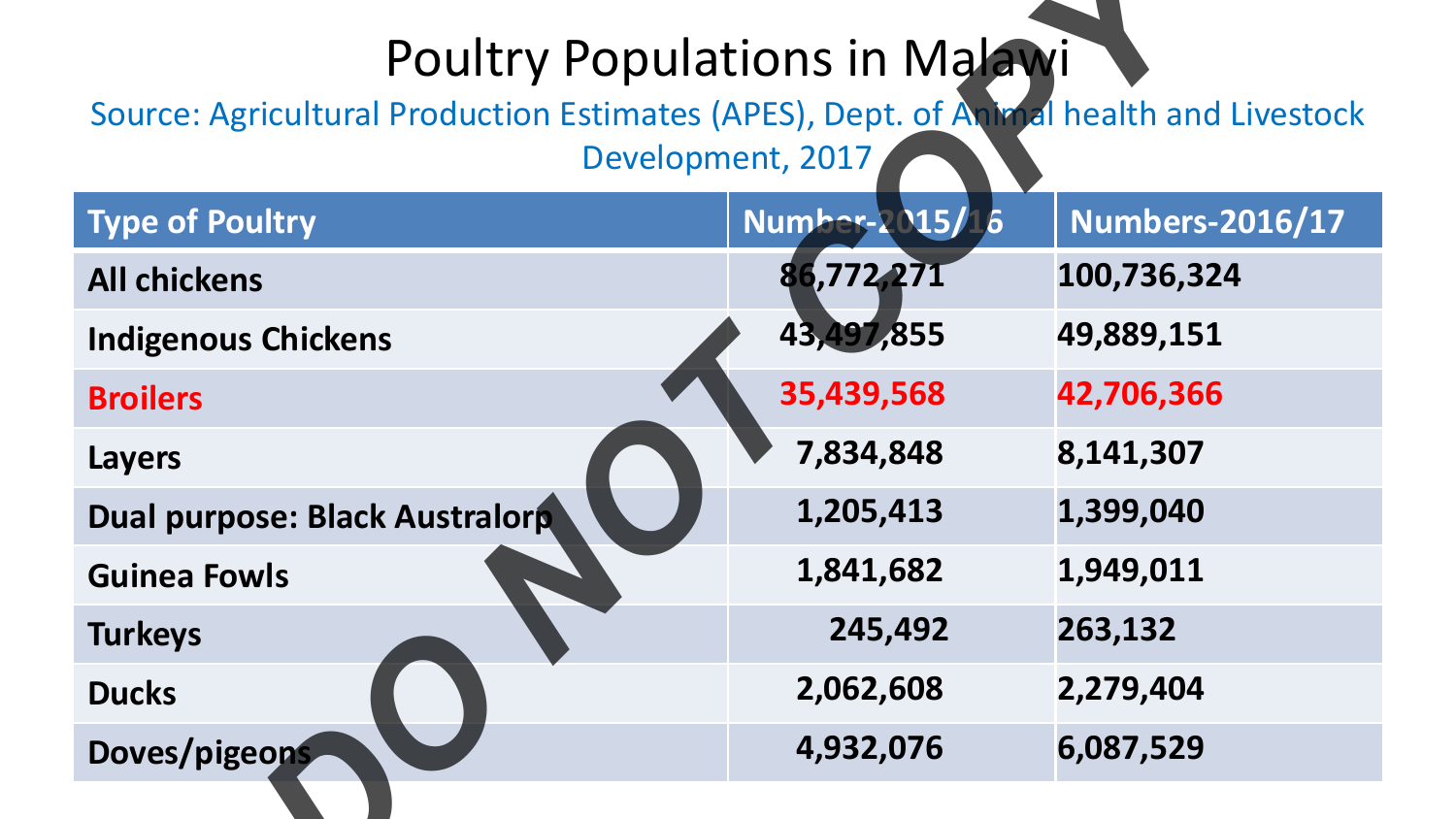# Introduction Continued *DO NOT COPY*

- **In Malawi, the main energy feed ingredient in broiler diets is maize**
- Maize is also the staple crop hence a sompetition of its use as food or feed
- **The competition becomes more fierce with recent low production of maize and inconsistent yields** 
	- **>>>drought**
	- **>>>>pest outbreaks such as the Fall Army Worm**
- In 2017, FEWSNET reported that dry spells and pest attacks could lead to 10% **lower maize yields than in 2016 or 5 percent less than the five-year average and national cereal requirements**

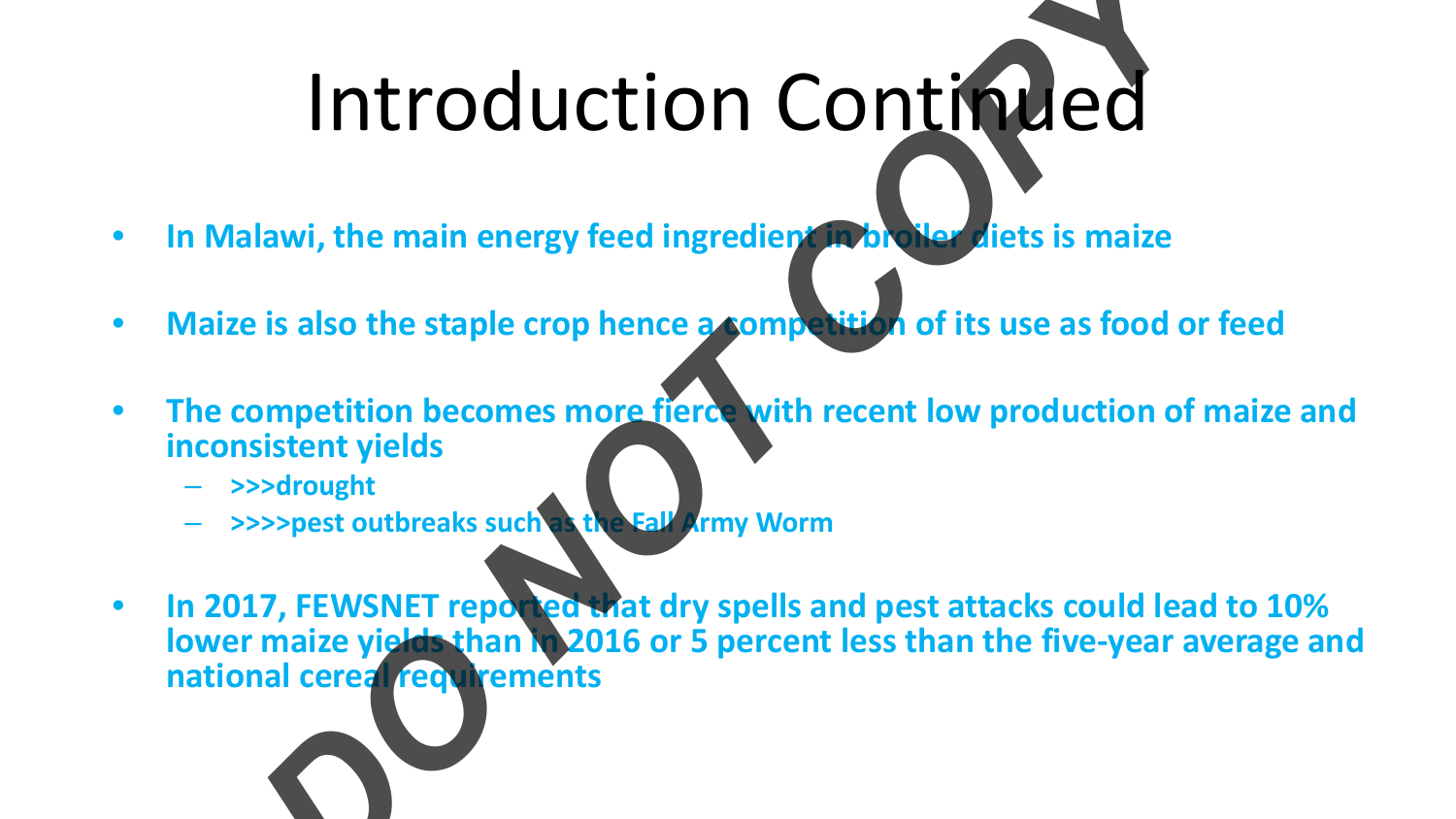### Problem statement

- **Despite Malawi experiencing low maize yields, the poultry industry continues to use maize as the SOLE and major energy feed ingredient in poultry diets** Problem statement of the Malawi experiencing low maize with the poultry induces to use maize as the SOLE and major energy feed ingredients of the pressure on maize supply and competition with human ses maize prices making
- **Increasing pressure on maize supply and competition with humans increases maize prices making broiler meat unaffordable to the majority**
- **Hence need to look for alternative sources of feed ingredients to replace maize.**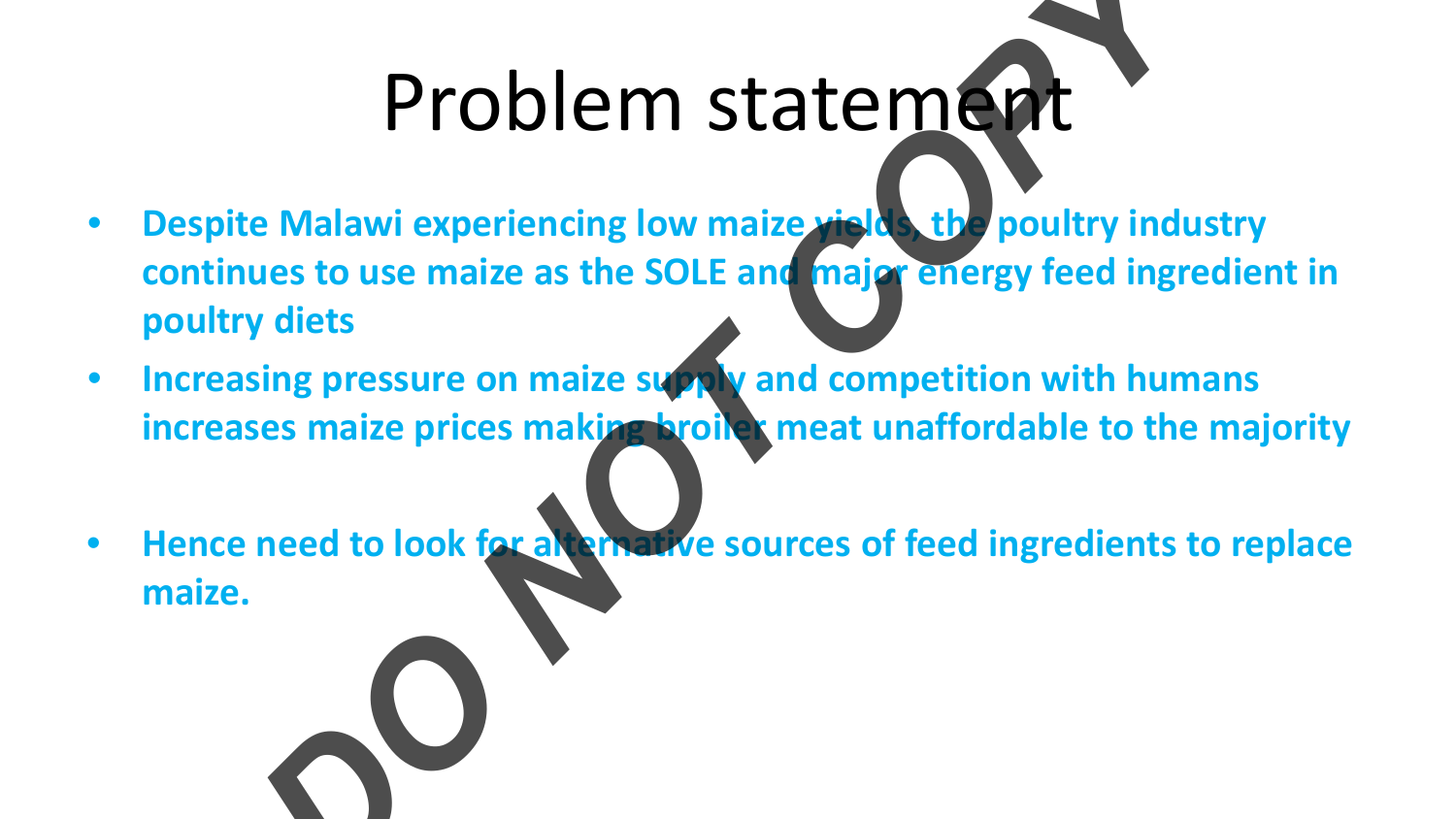## Why Sorghum?

- **Less competition with humans- Malawians prefer maize to other grains as staple food**
- **Sorghum is more drought resistant than maize, hence assurance of it supply during dry spells or droughts**
	- **In 2014, sorghum yields reduced by 8% while maize reduced by 30% due to dry spells.**
- **Replacement of maize with sorghum has also been shown to have no detrimental effects on daily weights gains or carcass characteristics in pigs in Malawi (Mwale, 2000).**  Why Sorghum as the principal and contextualized evidence on use of sorg<br>
In is more droughts<br>
Donata or droughts<br>
Donata or droughts<br>
Donata or droughts<br>
Donata or droughts<br>
Donata or droughts<br>
Donata or droughts<br>
Donata o
- **Sorghum is also already used in other countries as a poultry feed ingredient**

• **However, there is no empirical and contextualized evidence on use of sorghum in broiler diets in Malawi**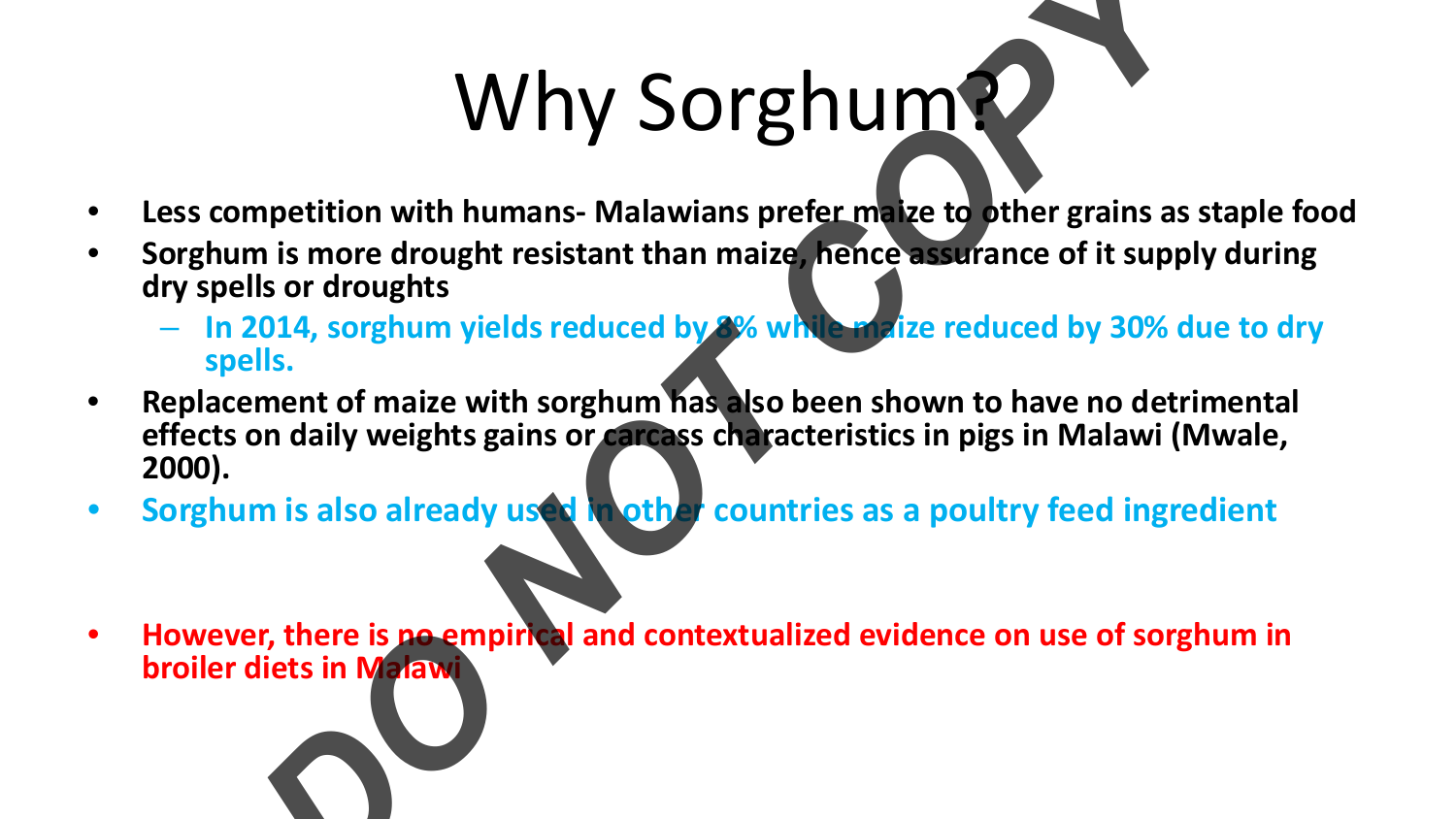### Objectives

#### • **Main Objective**

- **To evaluate the effect of graded replacement levels of maize with sorghum on growth performance of broilers**
- **Specific Objectives:**
	- **To assess effect of graded replacement levels of maize with sorghum on broiler growth performance and carcass characteristics.**
	- **To determine the optimal level of replacement.**
- **To evaluate the cost effectiveness of including sorghum in broiler diets. COPYRIMES**<br> **COPYRIMES**<br> **COPYRIME AND COPYRIME COPYRIME AND COPYRIME ASSESS**<br> **COPYRIME AND COPYRIME ASSESS**<br> **COPYRIME AND COPYRIME ASSESS**<br> **COPYRIME AND COPYRIME ASSESS**<br> **COPYRIME AND COPYRIME ASSESS**<br> **COPYRIME AND** 
	- **To determine the digestibility of broilers fed different sorghum inclusion levels.**

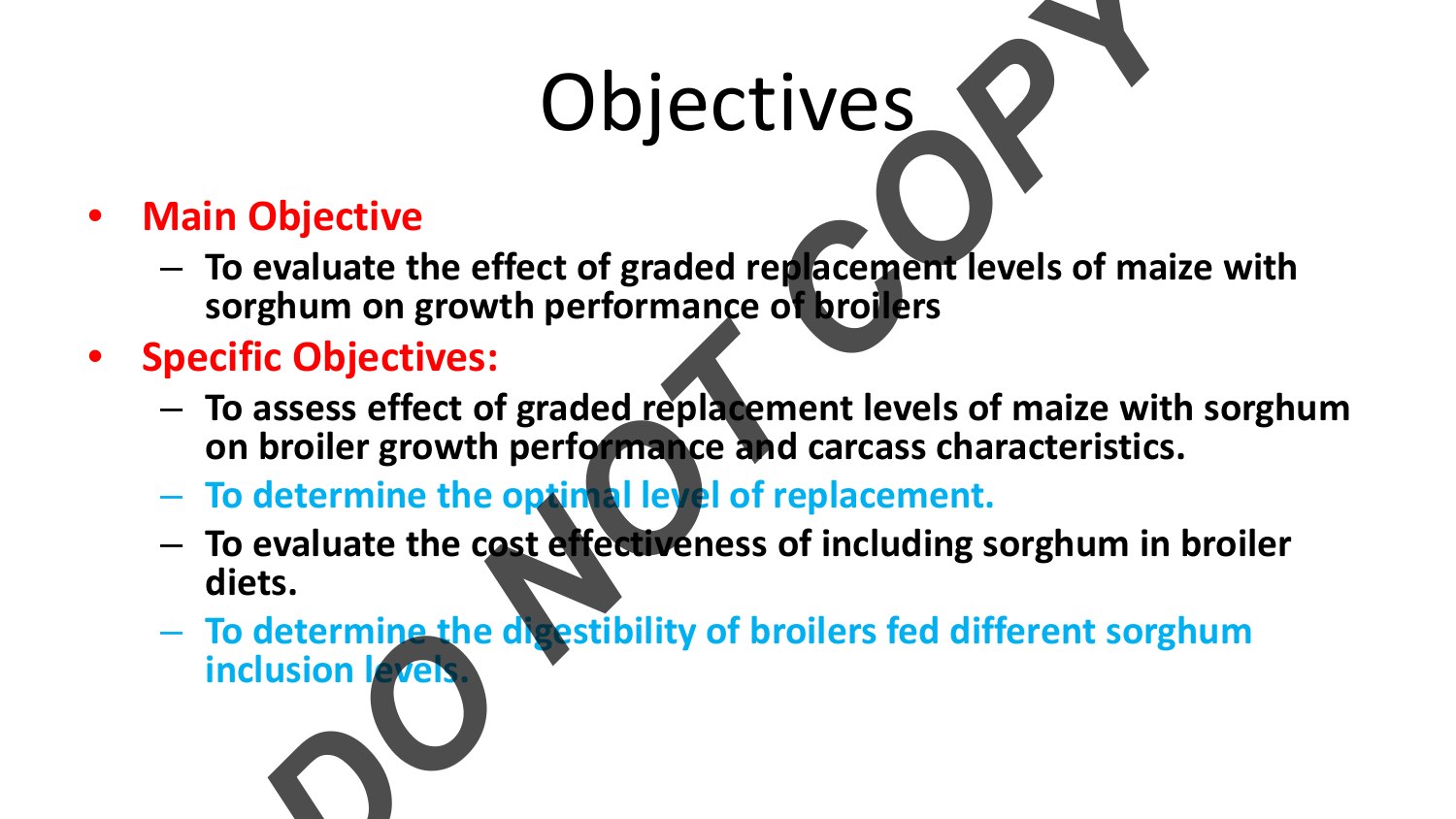### Methodology

- Study Location: Bunda Students Livestock Farm
- Birds: Ross broilers
- Type of Sorghum: Pilira 1 variety ( white-low tannin variety), ICRISAT, Chitedze Agricultural Research Station
- Chemical analyses: Proximate analysis: Dry Matter, Crude Protein, Crude Fibre, Ash, ME (AOAC, 2012) Methodology<br>
y Location: Bunda Students Livestock F<br>
SI: Ross broilers<br>
e of Sorghum: Piliza 1 variety (white-lov<br>
in variety), ICRISAT, Chitedze Agricultur<br>
arch Station<br>
mical analyses: Proximate analysis: Dry<br>
ter, Crud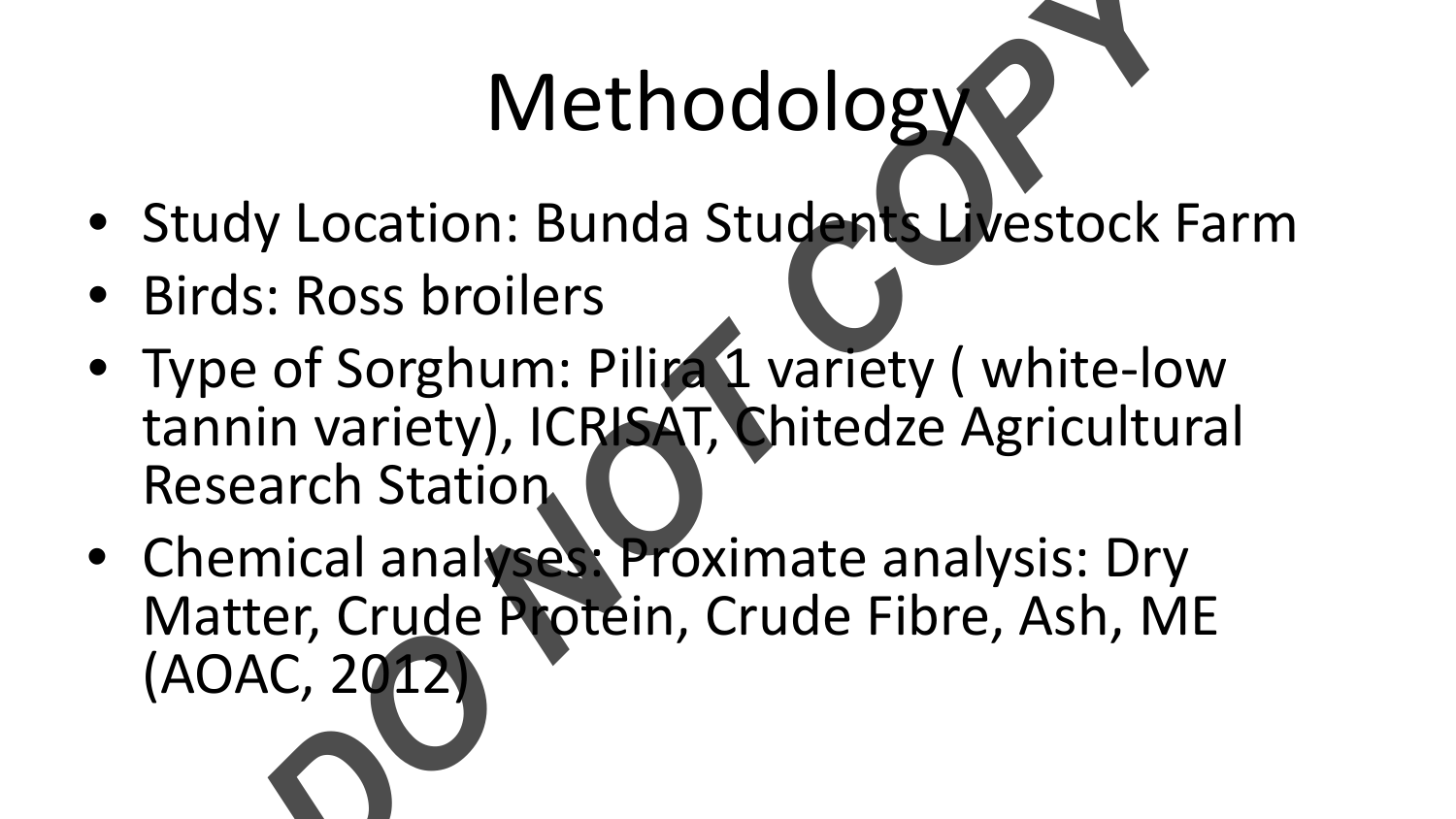# Methodology-Treatments Methodology-Treatments<br>
Sorghum<br>
Sorghum<br>
Sorghum<br>
Maize (100<sup>2</sup> Sorghum as energy feed s

- **0% Sorghum (100% maize as energy feed source)**
- **10% Sorghum**
- **20% Sorghum**
- **30% Sorghum**
- **0% Maize (100% Sorghum as energy feed source)**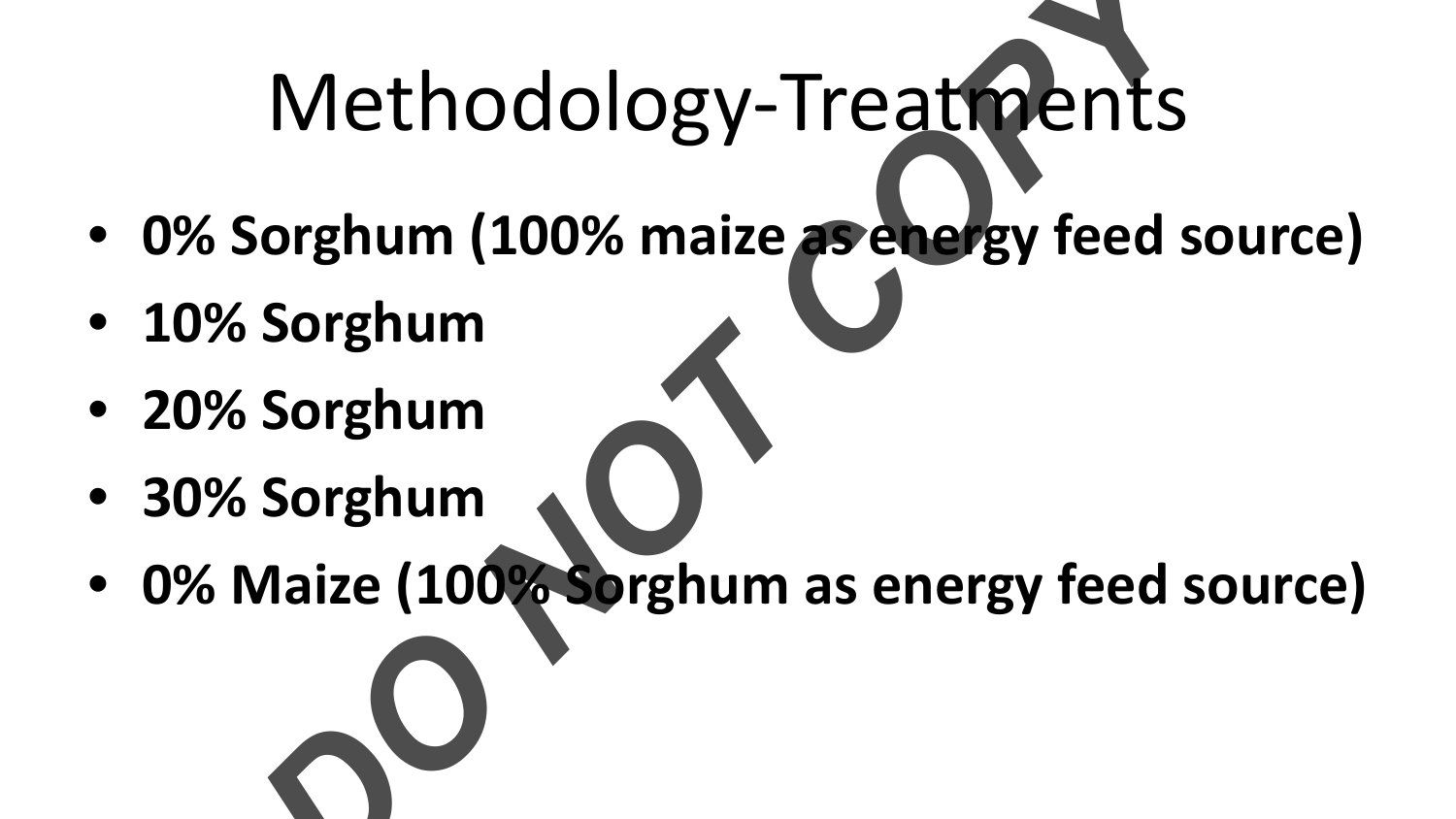| Ingredient,<br><b>T1</b><br><b>T2</b><br><b>T5</b><br><u>Д</u><br>$\%$<br>33.03<br>24.87<br>41.23<br>16.69<br><b>MAIZE</b><br>$\mathbf{0}$<br><b>SORGHUM</b><br>30.00<br>50.41<br>$\mathbf{0}$<br>52.79<br>54.59<br>50.95<br><b>SOYABEAN</b><br>49.13<br>45.41<br>$\overline{2}$<br>2.00<br><b>LIME</b><br>2.00<br>$\mathbf 2$<br>1.38<br>1.38<br><b>MCP</b><br>1.38<br>1.38<br>1.38<br>0.1<br>0.10<br>0.10<br><b>LYSINE</b><br>0.1<br>0.1<br><b>METHIONINE</b><br>0.1<br>0.1<br>0.10<br>0.10<br>$\bm{0.1}$ | Treatments: 22% Starter diet |  |  |  |  |  |  |  |
|-------------------------------------------------------------------------------------------------------------------------------------------------------------------------------------------------------------------------------------------------------------------------------------------------------------------------------------------------------------------------------------------------------------------------------------------------------------------------------------------------------------|------------------------------|--|--|--|--|--|--|--|
|                                                                                                                                                                                                                                                                                                                                                                                                                                                                                                             |                              |  |  |  |  |  |  |  |
|                                                                                                                                                                                                                                                                                                                                                                                                                                                                                                             |                              |  |  |  |  |  |  |  |
|                                                                                                                                                                                                                                                                                                                                                                                                                                                                                                             |                              |  |  |  |  |  |  |  |
|                                                                                                                                                                                                                                                                                                                                                                                                                                                                                                             |                              |  |  |  |  |  |  |  |
|                                                                                                                                                                                                                                                                                                                                                                                                                                                                                                             |                              |  |  |  |  |  |  |  |
|                                                                                                                                                                                                                                                                                                                                                                                                                                                                                                             |                              |  |  |  |  |  |  |  |
|                                                                                                                                                                                                                                                                                                                                                                                                                                                                                                             |                              |  |  |  |  |  |  |  |
|                                                                                                                                                                                                                                                                                                                                                                                                                                                                                                             |                              |  |  |  |  |  |  |  |
|                                                                                                                                                                                                                                                                                                                                                                                                                                                                                                             |                              |  |  |  |  |  |  |  |
| <b>V.PREMIX</b><br>0.3<br>0.3<br>0.3<br>0.30<br>0.30                                                                                                                                                                                                                                                                                                                                                                                                                                                        |                              |  |  |  |  |  |  |  |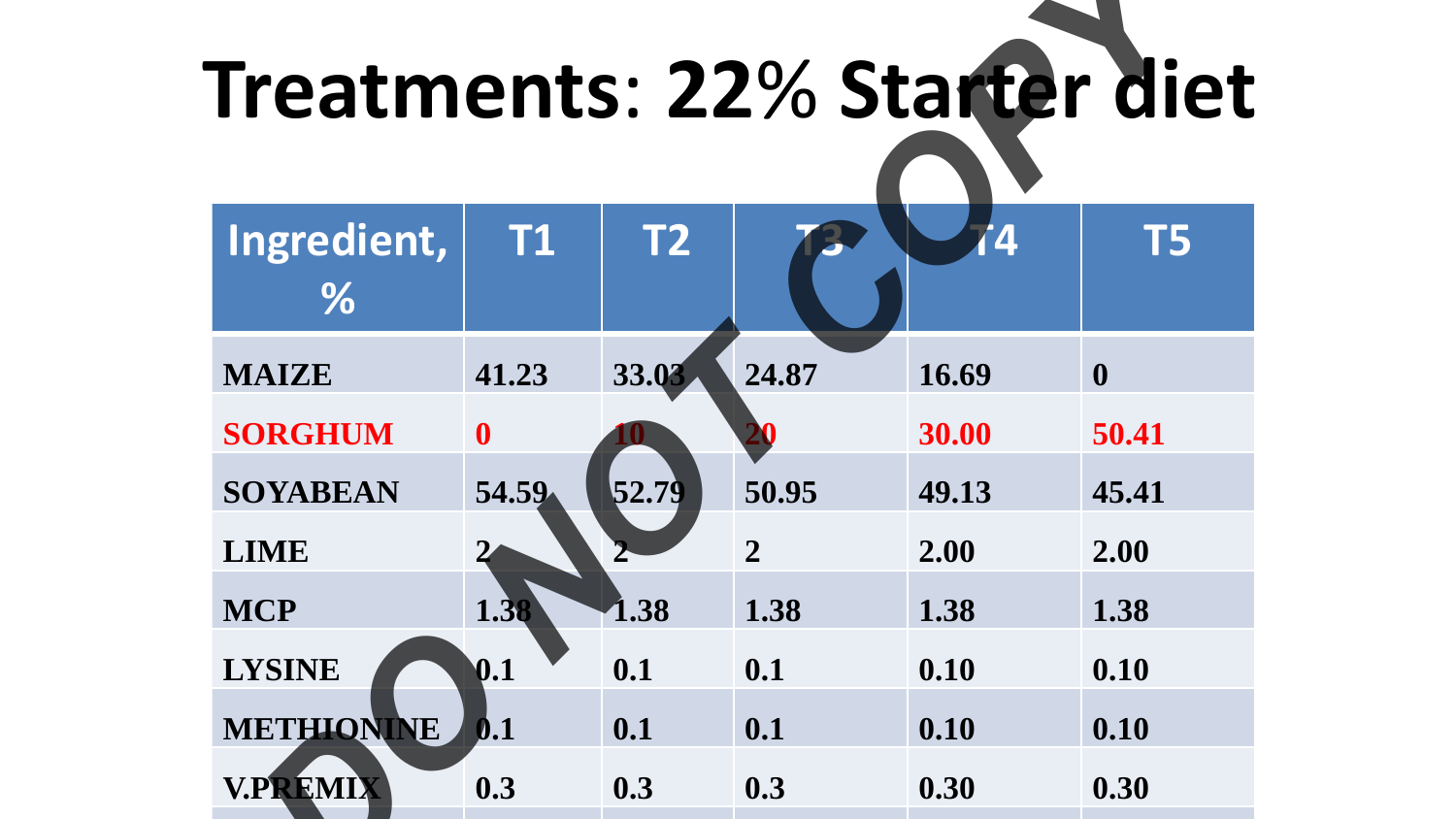## Treatments: 17% finisher diet

| Treatments: 17% finisher diet |              |                |       |       |                  |  |
|-------------------------------|--------------|----------------|-------|-------|------------------|--|
| Ingredient,                   | <b>T1</b>    | T <sub>2</sub> |       | Г4    | T5               |  |
| $\%$                          |              |                |       |       |                  |  |
| <b>MAIZE</b>                  | 64.82        | 56.63          | 48.45 | 40.27 | $\boldsymbol{0}$ |  |
| <b>SORGHUM</b>                | $\mathbf{0}$ |                |       | 30    | 79.23            |  |
| <b>SOYABEAN</b>               | 31.16        | 29.34          | 27.53 | 25.71 | 16.74            |  |
| <b>LIME</b>                   | 1.73         | 1.73           | 1.73  | 1.73  | 1.73             |  |
| <b>MCP</b>                    | 1.39         | 1.39           | 1.39  | 1.39  | 1.39             |  |
| <b>LYSINE</b>                 | 0.15         | 0.15           | 0.15  | 0.15  | 0.15             |  |
| METHIONINE                    | 0.15         | 0.15           | 0.15  | 0.15  | 0.15             |  |
| <b>V.PREMIX</b>               | 0.30         | 0.30           | 0.30  | 0.30  | 0.30             |  |
|                               |              |                |       |       |                  |  |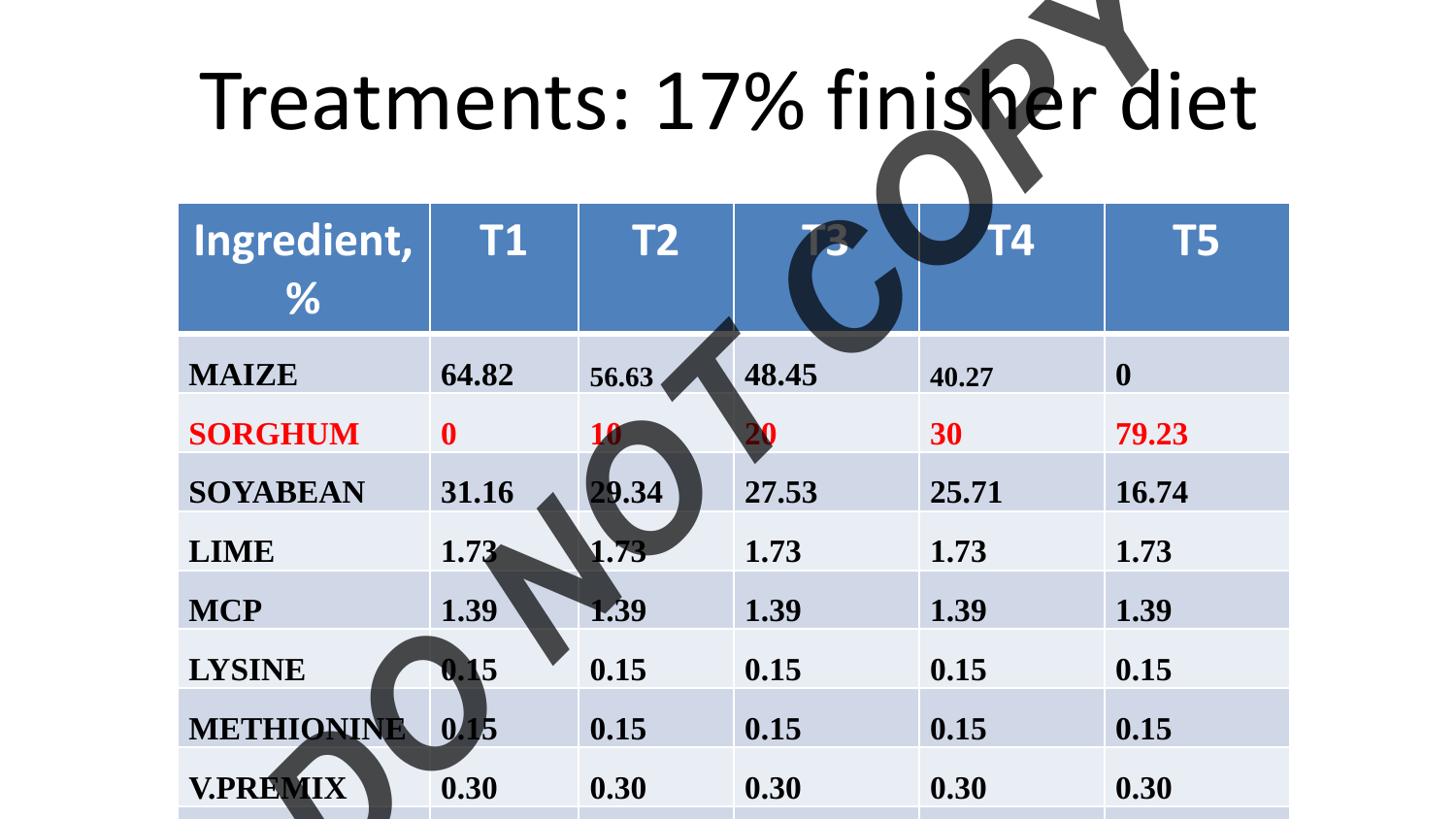### Research protocol

- **300 Ross day old chicks, Kamponji**
- **Each treatment had 4 replicates with 15 birds per replicate at density of 10 birds/sq. metre** Research protocol<br>
Ross day old chicks, Kampon,<br>
treatment had 4 replicates with 15 birds p<br>
cate at density of 10 birds/sq. metre<br>
collection started from 7-56 days of age.<br>
and water provided ad libitum<br>
kly weights and
- **Data collection started from 7-56 days of age.**
- **Feed and water provided ad libitum**
- **Weekly weights and feed intake measured**
- **Data were analyzed as CRD using Genstat software.**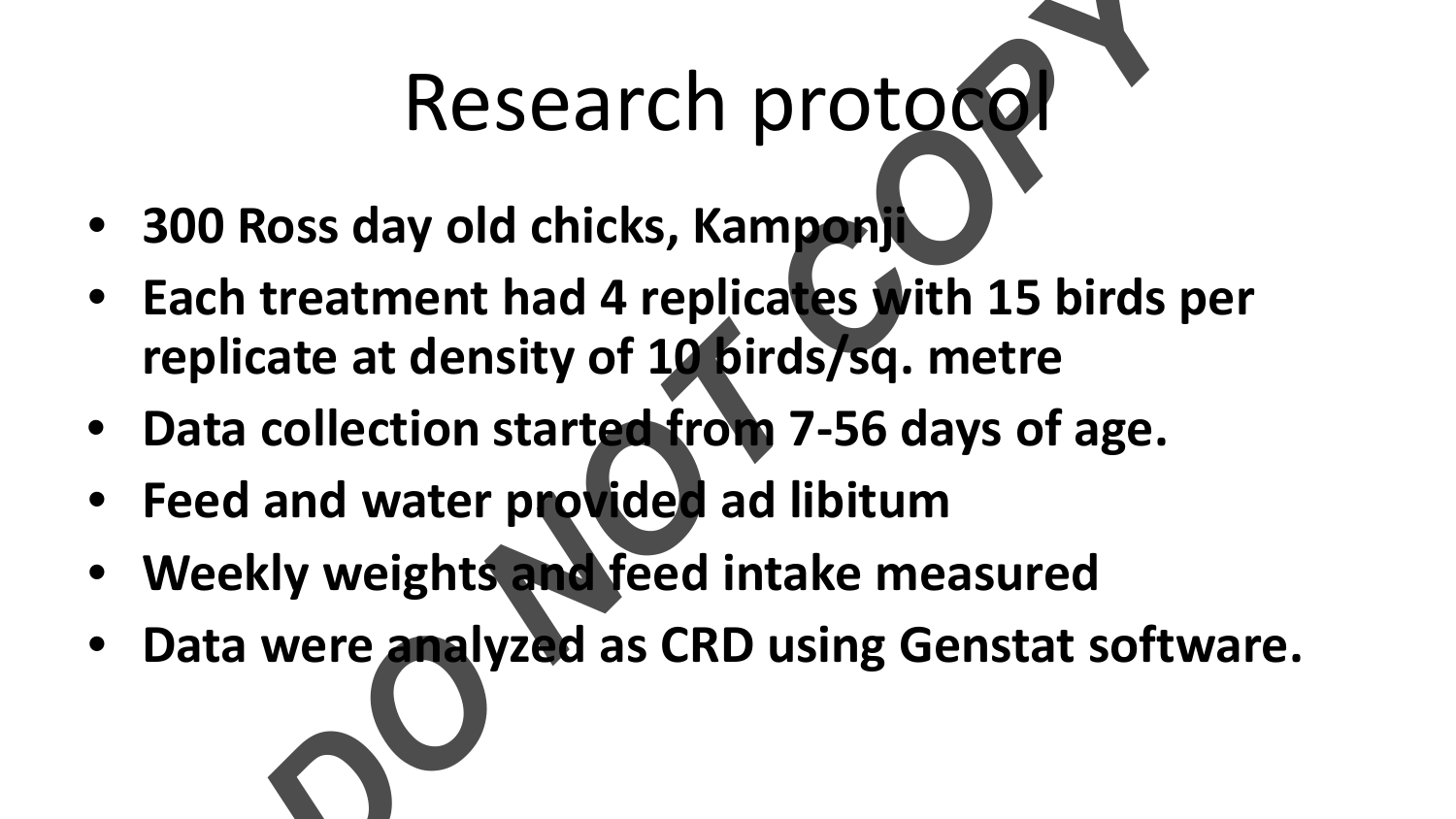### **Proximate composition of key ingredients**

| Proximate composition of key ingredient:                 |                  |                                           |                          |  |  |
|----------------------------------------------------------|------------------|-------------------------------------------|--------------------------|--|--|
|                                                          | Dry matter,<br>% | Crme<br>$\overline{\mathsf{ote}}$ n, $\%$ | <b>Crude Fibre,</b><br>% |  |  |
| Soybean meal                                             | 89.99            | 35.05                                     | 4.6                      |  |  |
| <b>Maize meal</b>                                        | 89.7             | 9.38                                      | 3.1                      |  |  |
| <b>Sorghum meal</b>                                      | 92.4             | 14.05                                     | 2.29                     |  |  |
| <b>Sorghum values</b><br>ranges (Queiroz et<br>al, 2015) |                  | 8.6-18.9                                  | $9.3 - 25.2$             |  |  |
|                                                          |                  |                                           |                          |  |  |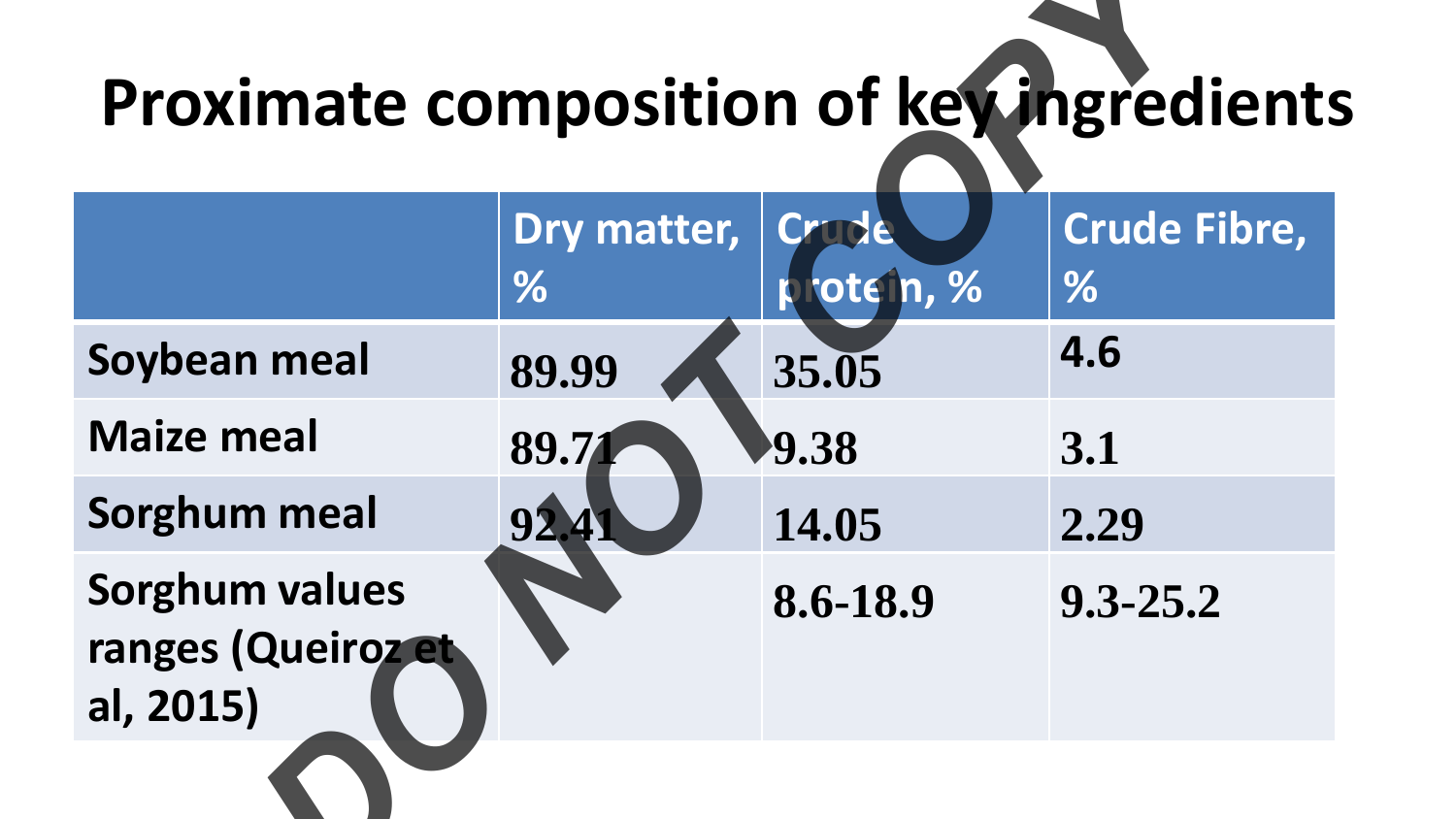### Effect of different sorghum inclusion levels on growth performance of Ross broilers

| Effect of different sorghum inclusion levels |                                                                       |                   |                   |                                        |                    |
|----------------------------------------------|-----------------------------------------------------------------------|-------------------|-------------------|----------------------------------------|--------------------|
|                                              |                                                                       |                   |                   | on growth performance of Ross broilers |                    |
| <b>Treatment</b>                             | Init. Weight,                                                         | Day 42 Bwt,       | Bw <sup>+</sup>   | ed intake,<br>г                        | FCR,               |
|                                              | g                                                                     | g                 | Gain, g           |                                        | g:g                |
| 0% Sorghum                                   | 37.74                                                                 | 2144 <sup>a</sup> | $2106^{\circ}$    | 4301 <sup>a</sup>                      | 2.02 <sup>a</sup>  |
| 10%                                          | 37.25                                                                 | 2101ª             |                   | $4432^{ab}$                            | 2.11 <sup>a</sup>  |
| Sorghum                                      |                                                                       |                   | 2064 <sup>a</sup> |                                        |                    |
| 20%                                          | 37.39                                                                 | 2098ab            |                   | 4531 <sup>b</sup>                      | 2.16 <sup>ab</sup> |
| Sorghum                                      |                                                                       |                   | 2060 <sup>a</sup> |                                        |                    |
| 30%                                          | 37.17                                                                 | 1982 <sup>b</sup> |                   | 4480 <sup>b</sup>                      | 2.28 <sup>b</sup>  |
| Sorghum                                      |                                                                       |                   | 1945 <sup>b</sup> |                                        |                    |
| 0% Maize                                     | 37.57                                                                 | 1796 <sup>c</sup> | 1758 <sup>c</sup> | 4415 <sup>b</sup>                      | 2.46 <sup>c</sup>  |
| <b>SEM</b>                                   | 0.76                                                                  | 48                |                   | 124                                    | 0.33               |
|                                              | a-c Means with different scripts are significantly different, P<0.05) |                   |                   |                                        |                    |
|                                              |                                                                       |                   |                   |                                        |                    |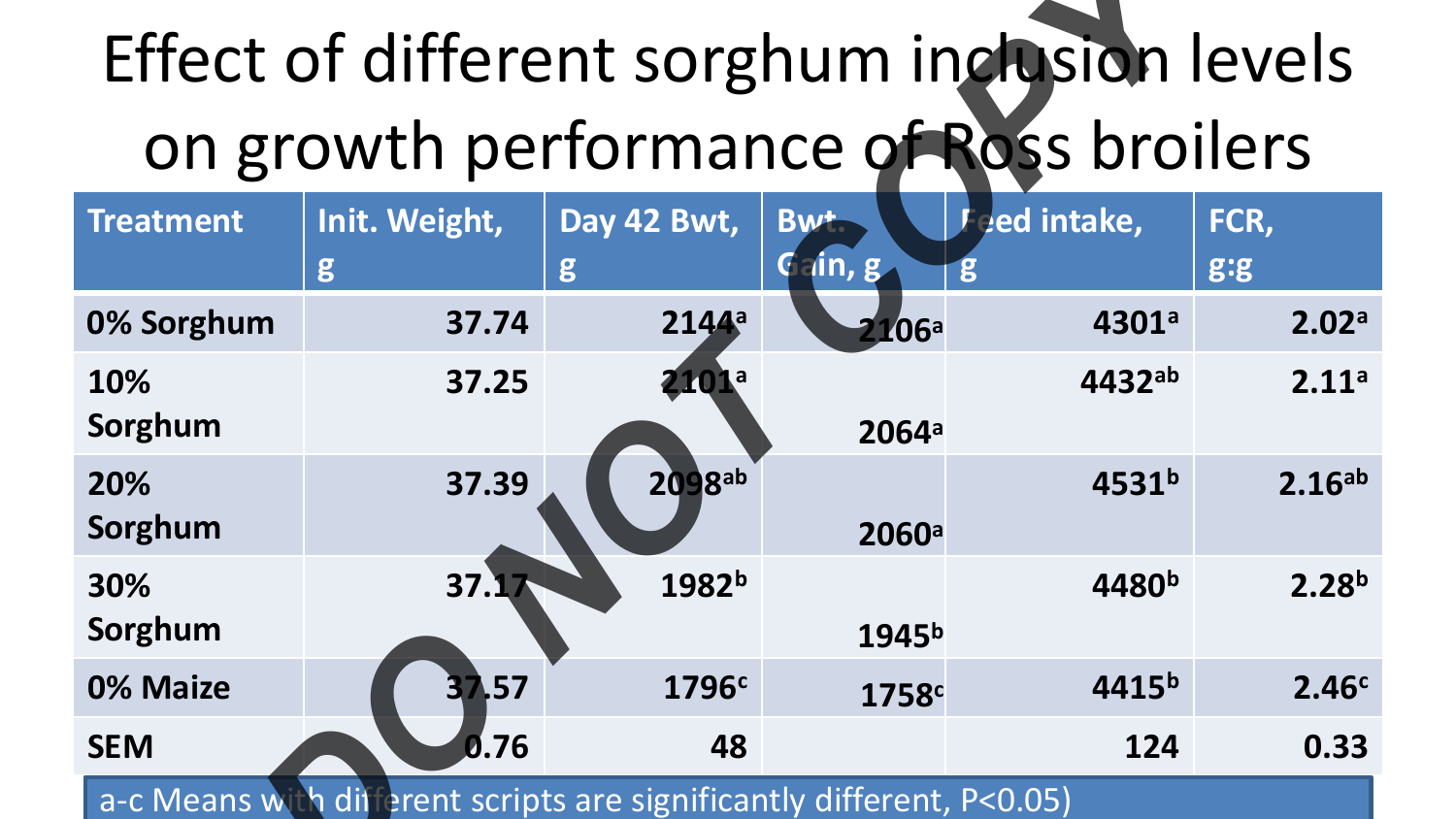### Effect of different sorghum inclusion levels on carcass characteristics and digestibility

| Effect of different sorghum inclusion levels                          |                    |                                              |                              |                    |  |
|-----------------------------------------------------------------------|--------------------|----------------------------------------------|------------------------------|--------------------|--|
|                                                                       |                    | on carcass characteristics and digestibility |                              |                    |  |
| <b>Treatment</b>                                                      | <b>Dressing %</b>  | Breast as % of<br>dressed weight             | Thigh as % of<br>bouy weight | Digestibility,%    |  |
| 0% Sorghum                                                            | 74.12a             | 22.36a                                       | 13.10                        | 76.81 <sup>a</sup> |  |
| 10% Sorghum                                                           | $72.13^{ab}$       | 21.97a                                       | 12.98                        | 75.23 <sup>a</sup> |  |
| 20% Sorghum                                                           | 73.79 <sup>a</sup> | 22.01 <sup>a</sup>                           | 12.22                        | 75.01 <sup>a</sup> |  |
| 30% Sorghum                                                           | 71.02 <sup>b</sup> | 21.54 <sup>a</sup>                           | 12.26                        | 72.56 <sup>b</sup> |  |
| 0% Maize                                                              | 0.629              | 20.12 <sup>b</sup>                           | 11.97                        | 69.05 <sup>b</sup> |  |
| <b>SEM</b>                                                            | 36                 | 1.73                                         | 0.23                         | 0.33               |  |
| different scripts are significantly different, P<0.05<br>a-b Means wh |                    |                                              |                              |                    |  |
|                                                                       |                    |                                              |                              |                    |  |
|                                                                       |                    |                                              |                              |                    |  |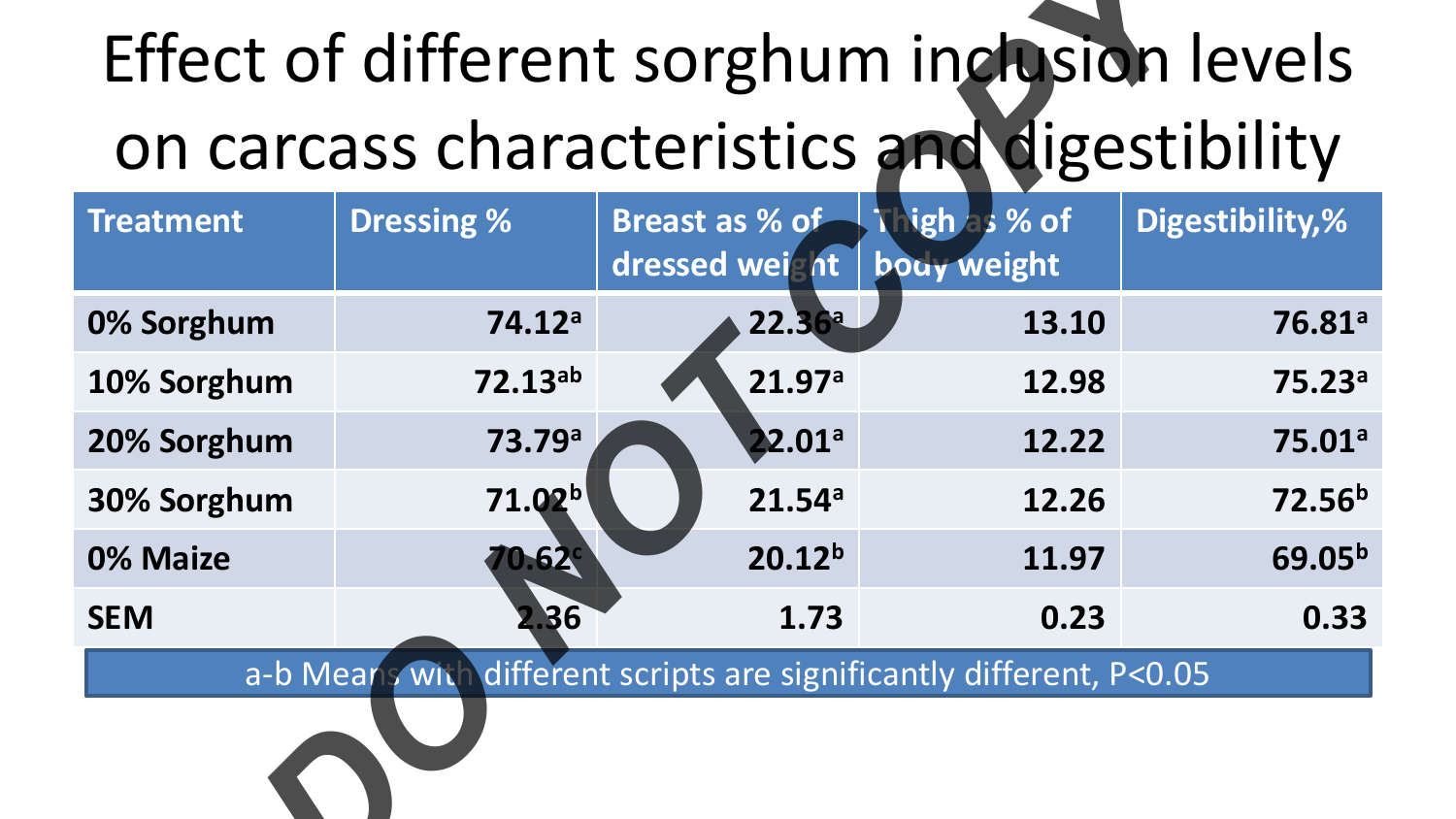### **Conclusion and way forward**

- **Preliminary results show that in Malawi, sorghum can be used as a potential replacement for maize as an energy source in broiler diets (optimum 20%). Onclusion and way forwar**<br>minary results show that in Malawi, sorgh<br>sed as a potential replacement for maize a<br>gy source in broiler diets (optimum 20%).<br>Re of sorghum as feed can help create a ready m<br>rghum for farmer<br>stu
	- **Use of sorghum as feed can help create a ready market of sorghum for farmers**
- **More studies are required to test different sorghum varieties available in Malawi; different processing methods and replications for validation.**